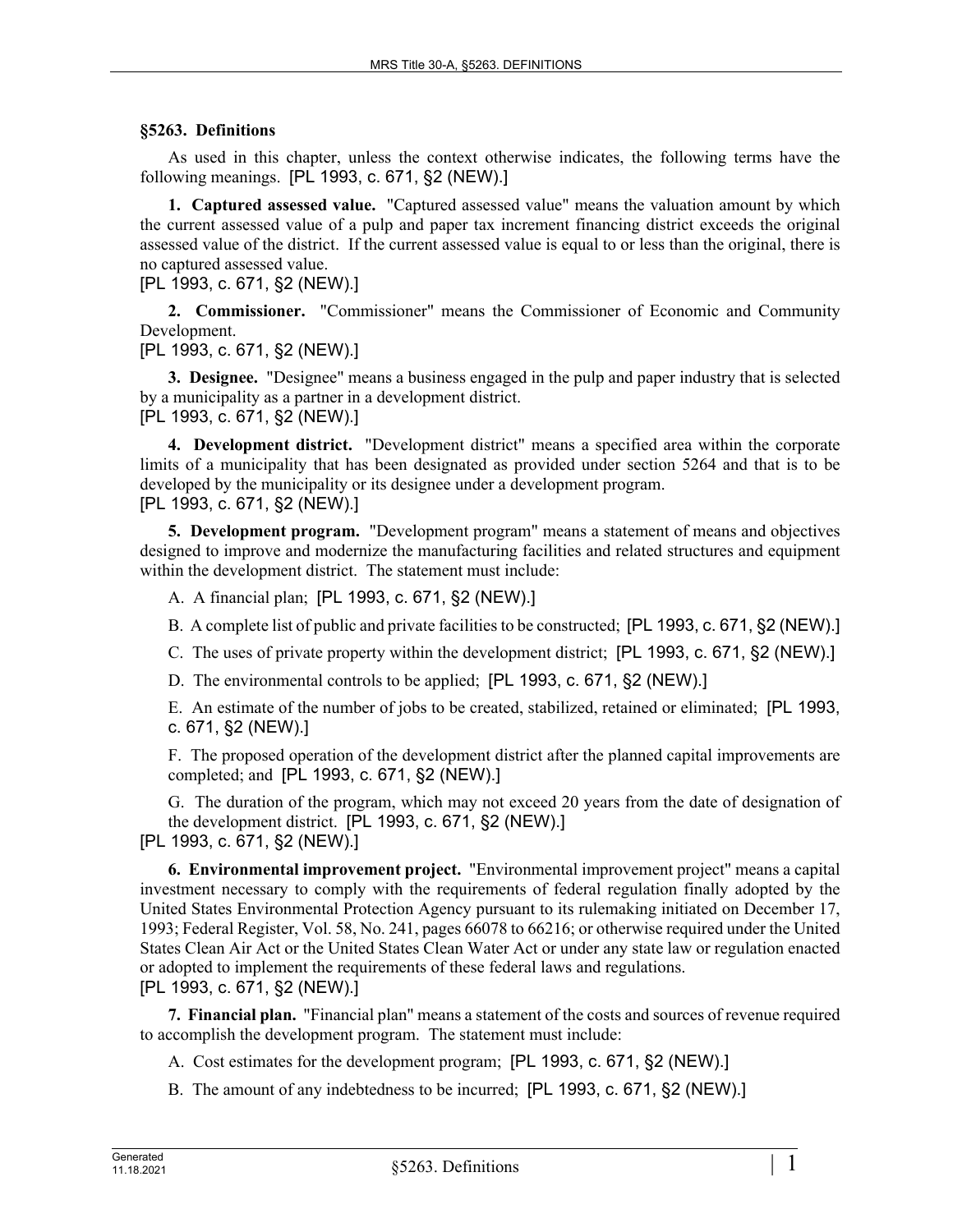C. Sources of anticipated revenues; [PL 1993, c. 671, §2 (NEW).]

D. Estimates of captured assessed values of the development district; [PL 1993, c. 671, §2 (NEW).]

E. The portion of the captured assessed values to be applied to the development program and resulting tax increments in each year of the development program; and [PL 1993, c. 671, §2 (NEW).]

F. A statement of the estimated impact of tax increment financing on all taxing jurisdictions in which the development district is located. [PL 1993, c. 671, §2 (NEW).]

[PL 1993, c. 671, §2 (NEW).]

**8. Original assessed value.** "Original assessed value" means the assessed value of the development district as of March 31st of the preceding tax year. [PL 1993, c. 671, §2 (NEW).]

**9. Project costs.** "Project costs" means expenditures made or estimated to be made or monetary obligations incurred or estimated to be incurred by the municipality or, for environmental improvement projects, by its designee under the development program after July 1, 1994 that are listed in a project plan as costs of improvements, including public works, acquisition, construction or rehabilitation of land or improvements for sale or use by industrial users, within a development district plus costs incidental to those improvements, reduced by income, special assessments or other revenues, other than tax increments, received or reasonably expected to be received by the municipality in connection with the implementation of this plan.

A. The term "project costs" does not include the cost of buildings, or portions of buildings, used predominantly for the general conduct of government. These buildings include, but are not limited to, city halls and other headquarters of government where the governing body meets regularly, courthouses, jails, police stations and other State Government and local government office buildings. [PL 1993, c. 671, §2 (NEW).]

B. The term "project costs" includes, but is not limited to:

(1) Capital costs, including, but not limited to:

(a) The actual costs of the construction of public works or improvements, new buildings, structures and fixtures;

(b) The demolition, alteration, remodeling, repair or reconstruction of existing buildings, structures and fixtures;

- (c) The acquisition of equipment; and
- (d) The clearing and grading of land;

(2) Financing costs, including, but not limited to, all interest paid to holders of evidences of indebtedness issued to pay for project costs and any premium paid over the principal amount of that indebtedness because of the redemption of the obligations before maturity;

(3) Real property assembly costs, meaning a deficit incurred resulting from the sale or lease as lessor by the municipality of real or personal property within a development district for consideration that is less than its cost to the municipality;

(4) Professional service costs, including, but not limited to, those costs incurred for architectural, planning, engineering and legal advice and services;

(5) Administrative costs, including, but not limited to, reasonable charges for the time spent by municipal employees in connection with the implementation of a project plan;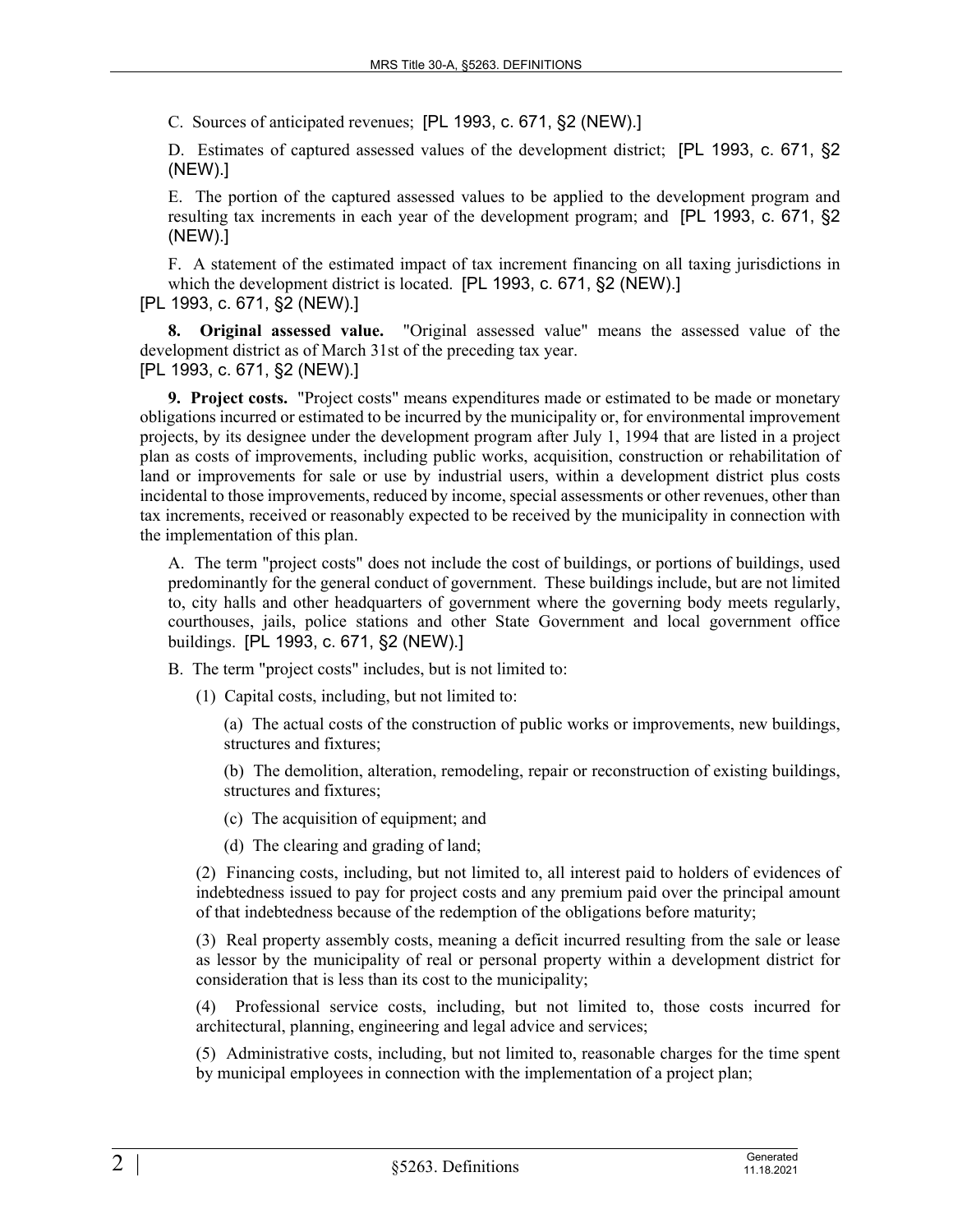(6) Relocation costs, including, but not limited to, those relocation payments made following condemnation;

(7) Organizational costs, including, but not limited to, the costs of conducting environmental impact and other studies and the costs of informing the public about the creation of development districts and the implementation of project plans;

(8) Payments made, in the discretion of the local legislative body, that are found to be necessary or convenient to the creation of development districts or the implementation of project plans;

(9) That portion of the costs related to the construction or alteration of sewage treatment plants, water treatment plants or other environmental protection devices, storm or sanitary sewer lines or water lines, the rebuilding or expansion of which is required by the project plan for a development district, whether or not the construction, alteration, rebuilding or expansion is within the development district;

(10) Training costs, including, but not limited to, those costs associated with providing skills development and training for employees of businesses within the development district. These costs may not exceed 20% of the total project costs and must be designated as training funds within 3 years of the designation of the development district;

(11) Improvements, meaning costs associated with developing new employment opportunities; establishing and maintaining administrative and management support; and such other services as are necessary or appropriate to carry out the development program; and

(12) Notwithstanding subparagraphs (1) to (11), the cost of acquisition, design, engineering, construction, building, alteration, enlargement, reconstruction, renovation, improvement, equipping, remodeling and installation of an environmental improvement project including the cost of all labor, materials, building systems, machinery and equipment; the cost of all lands, structures, real or personal property, rights, easements and franchises acquired; the cost of all utility extensions, access roads, site development, financing charges, premiums for insurance, interest prior to and during construction and for 6 months after construction; and the cost of working capital for the environmental improvement project, whether or not that environmental improvement project is owned by private parties engaged in the pulp and paper industry. [PL 1993, c. 671, §2 (NEW).]

[PL 1993, c. 671, §2 (NEW).]

**10. Pulp and paper industry.** "Pulp and paper industry" means any industrial activity currently described by the United States Office of Management and Budget under Standard Industrial Classification 261, 262 or 263 or those activities classified under classification 2679 that press or mold wood pulp or recycled fiber to make products, including, without limitation, any activity regarding the treatment, recycling or disposal of wastewater, air emissions, solid residues or other related manufacturing by-products. This term does not include activity relating to, associated with or otherwise involving the growth, harvesting, transportation or preparation of timber, pulpwood or other wood products prior to the manufacture of pulp, paper or paperboard. [PL 1995, c. 462, Pt. A, §53 (AMD).]

**11. Pulp and paper tax increment financing district.** "Pulp and paper tax increment financing district" means a type of development district, or portion of a district, that uses tax increment financing under section 5265. For the purposes of this chapter, "tax increment financing district" means a pulp and paper tax increment financing district.

[PL 1993, c. 671, §2 (NEW).]

**12. Tax increment.** "Tax increment" means that portion of all real and personal property taxes assessed by a municipality in excess of any state, county or special district tax upon the captured assessed value of property in the development district.